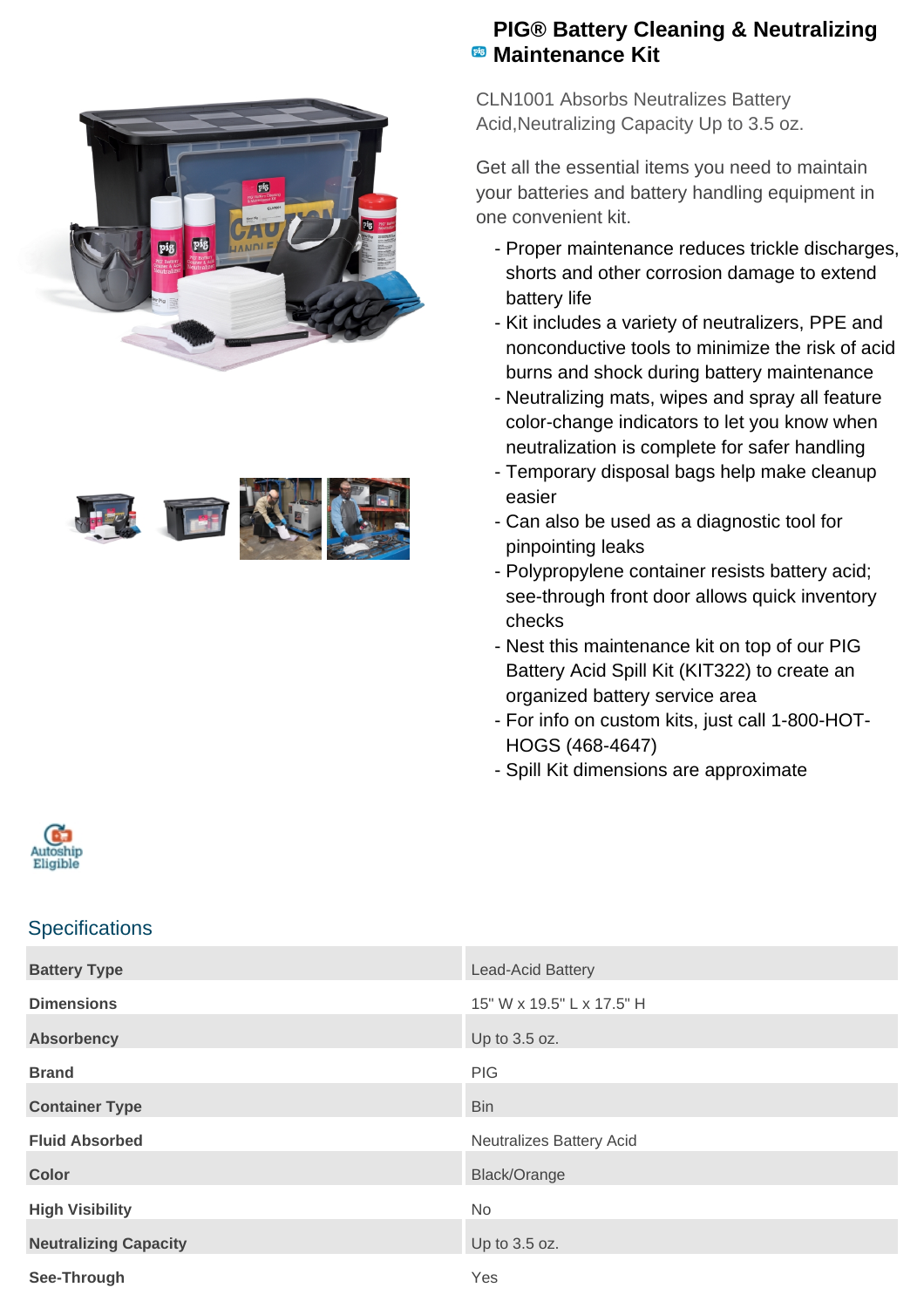| <b>Special Feature</b>                                                             | <b>Battery Acid Spill Kit</b>                                                                                                                                                                                                                                                                                                                                                                                                                                                                                                                                                                            |
|------------------------------------------------------------------------------------|----------------------------------------------------------------------------------------------------------------------------------------------------------------------------------------------------------------------------------------------------------------------------------------------------------------------------------------------------------------------------------------------------------------------------------------------------------------------------------------------------------------------------------------------------------------------------------------------------------|
| <b>UV Resistant</b>                                                                | No                                                                                                                                                                                                                                                                                                                                                                                                                                                                                                                                                                                                       |
| <b>Wheels</b>                                                                      | Not Applicable                                                                                                                                                                                                                                                                                                                                                                                                                                                                                                                                                                                           |
| <b>Distributor Part Number</b>                                                     | 30RE52;7730320;04088x24805                                                                                                                                                                                                                                                                                                                                                                                                                                                                                                                                                                               |
| Sold as                                                                            | 1 each                                                                                                                                                                                                                                                                                                                                                                                                                                                                                                                                                                                                   |
| Weight                                                                             | 17 lbs.                                                                                                                                                                                                                                                                                                                                                                                                                                                                                                                                                                                                  |
| # per Pallet                                                                       | 16                                                                                                                                                                                                                                                                                                                                                                                                                                                                                                                                                                                                       |
| <b>Composition</b>                                                                 | Mats - Polypropylene Sodium & Alizarin<br>Wipers - Polypropylene<br>Battery Cleaner - Water, Sodium Carbonate & Dye<br>Battery Wipers - Polyester, Sodium Carbonate & Dye<br>Gloves - Neoprene<br>Apron - Nitrile                                                                                                                                                                                                                                                                                                                                                                                        |
| <b>Includes</b>                                                                    | 2 - PIG® Battery Cleaner & Acid Neutralizer (CLN1000)<br>1 - 7" W x 8" L PIG® Battery Acid Cleaner and Neutralizer<br>Wipes (3 year shelf life) (WIP700)<br>5 - 11" W x 12" L PIG® Acid Encapsulating & Neutralizing<br>Mat Pad (MAT304)<br>1 - Large Brush<br>1 - Small Brush<br>1 - 7" W x 9" H Capstone® Goggle with Faceshield (GLS811)<br>2 - Neoprene Glove<br>1 - 12.25" W x 13" L Pack of Polypropylene Wipers<br>1 - 35" W x 45" L Hycar Heavy-Duty Apron (WPL140-BK)<br>2 - 18" W x 30" H Polyethylene Disposal Bags (BAG201-S)<br>1 - Instructions<br>1 - Polypropylene Box with Clear Window |
| <b>Shelf Life</b>                                                                  | 3 years                                                                                                                                                                                                                                                                                                                                                                                                                                                                                                                                                                                                  |
| <b>UNSPSC</b>                                                                      | 47131905                                                                                                                                                                                                                                                                                                                                                                                                                                                                                                                                                                                                 |
| <b>Pigalog® Page Number</b>                                                        | Page 120                                                                                                                                                                                                                                                                                                                                                                                                                                                                                                                                                                                                 |
| <b>Metric Equivalent</b>                                                           |                                                                                                                                                                                                                                                                                                                                                                                                                                                                                                                                                                                                          |
| <b>Absorbency</b>                                                                  | Up to 103.5 mL                                                                                                                                                                                                                                                                                                                                                                                                                                                                                                                                                                                           |
| <b>Dimensions</b>                                                                  | 38.1cm W x 49.5cm L x 44.5cm H                                                                                                                                                                                                                                                                                                                                                                                                                                                                                                                                                                           |
| Weight                                                                             | 7.7 kg                                                                                                                                                                                                                                                                                                                                                                                                                                                                                                                                                                                                   |
| <b>Technical Information</b>                                                       |                                                                                                                                                                                                                                                                                                                                                                                                                                                                                                                                                                                                          |
| <b>StateNoShip</b>                                                                 |                                                                                                                                                                                                                                                                                                                                                                                                                                                                                                                                                                                                          |
| This product is subject to restrictions and cannot be shipped to Alaska or Hawaii. |                                                                                                                                                                                                                                                                                                                                                                                                                                                                                                                                                                                                          |
| <b>USOnly</b>                                                                      |                                                                                                                                                                                                                                                                                                                                                                                                                                                                                                                                                                                                          |
| This product can ONLY be shipped to the United States.                             |                                                                                                                                                                                                                                                                                                                                                                                                                                                                                                                                                                                                          |
| <b>Technical Documents</b>                                                         |                                                                                                                                                                                                                                                                                                                                                                                                                                                                                                                                                                                                          |

## [Guidelines for PIG Acid Encapsulating and Neutralizing Absorbents](https://newpig.scene7.com/is/content/NewPig/pdfs/INST_ACIDNEUTRALIZINGGUIDE_GENERAL.pdf)